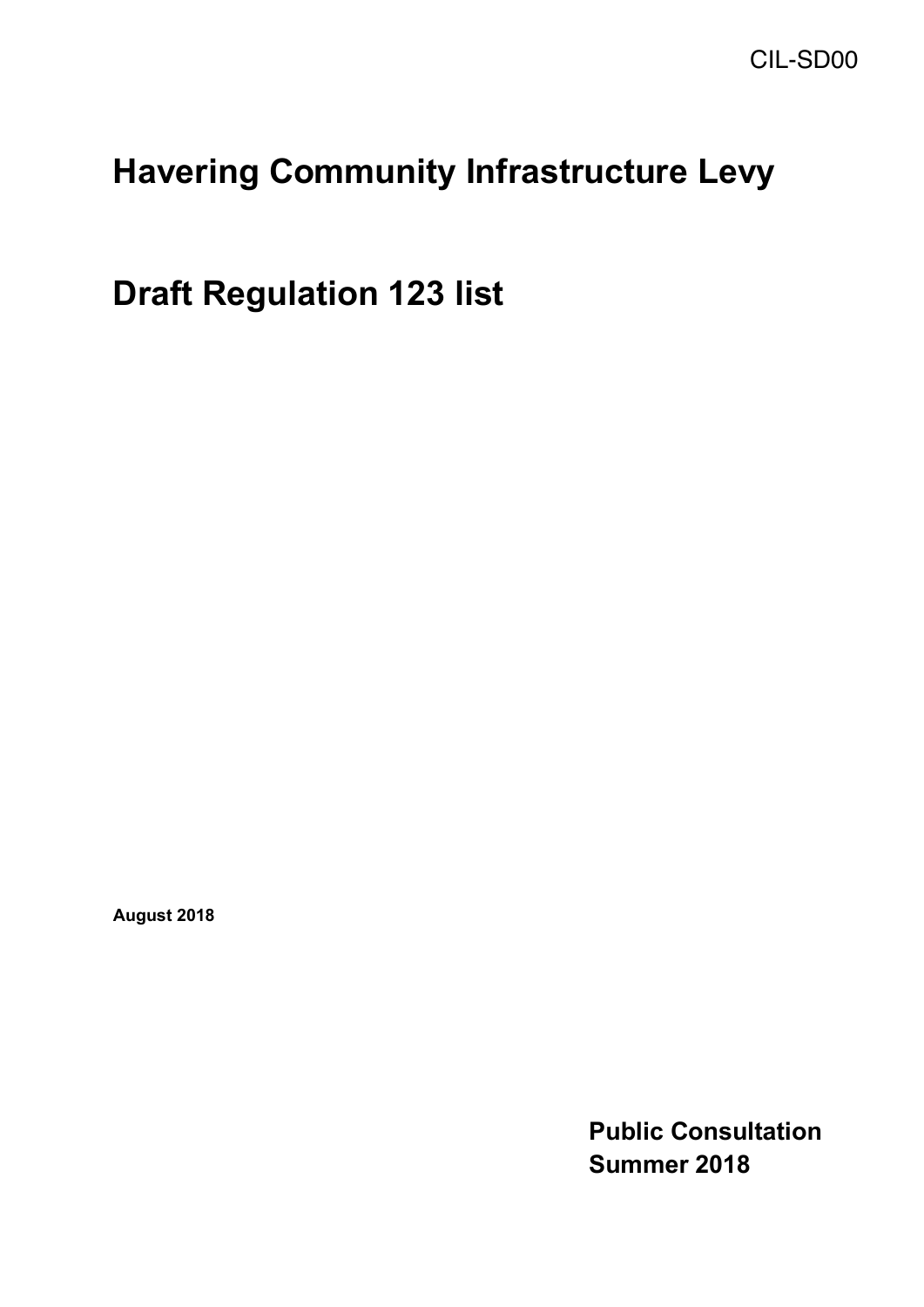### **Draft Regulation 123 list**

#### **Overview**

 The Council is committed to the timely and efficient delivery of infrastructure to support residents and businesses in Havering. When adopted CIL will provide an important contribution towards helping ensure that Havering secures the infrastructure necessary to support the delivery of its planning and regeneration strategies. As such, it will help to ensure that residents are able to enjoy a high quality of life founded on the infrastructure that they need for day to day living. It will assist also in ensuring that Havering remains a borough with a high quality environment and high levels of transport accessibility and connectivity where people want to live and businesses want to invest.

 It will remain necessary, however, for the Council and other stakeholders to continue to explore every opportunity to secure funding from other sources to complement and augment CIL monies.

 In accordance with Regulation 123 of the Community Infrastructure Levy (CIL) Regulations 2010 (as amended), the Council has set out its approach towards funding infrastructure using CIL monies and funding infrastructure secured through planning obligations.

 The intention is to ensure that there is no duplication in the use of CIL and planning obligations for the same projects.

The table below sets out:

- those types of infrastructure that the Council will fund using CIL (Column 1)
- • those types of infrastructure that the Council will fund using planning obligations rather than CIL (Column 2)
- • specific infrastructure needed to support development in Romford and Rainham and Beam Park that the Council will fund using planning obligations rather than CIL (Column 3)

 The Council intends that it will, or may, spend CIL on part or all of the cost of provision, improvement, replacement, operation or maintenance of the infrastructure, as listed in **Column 1,** to support development in Havering. Inclusion of infrastructure types in this column does not imply priority, or that the Council will spend CIL on every item, or not spend CIL on other unlisted items.

 **Columns 2 and 3** set out matters not covered by the Regulation 123 list and will be instances where the Council intends to negotiate planning obligations (secured through Section106 and other powers) for infrastructure as defined in the Planning Act 2008.

 In general, this will be where that infrastructure is required to make a specific development proposal acceptable subject to the CIL Regulations.

 The provision of specific infrastructure in the key growth areas of Romford and Rainham and Beam Park will be in line with the focus in the emerging Havering Local Plan for these to be the key growth areas in Havering over the 15 year period of the Local Plan.

The table will be kept under regular review.

The list will take effect from XX Month 2019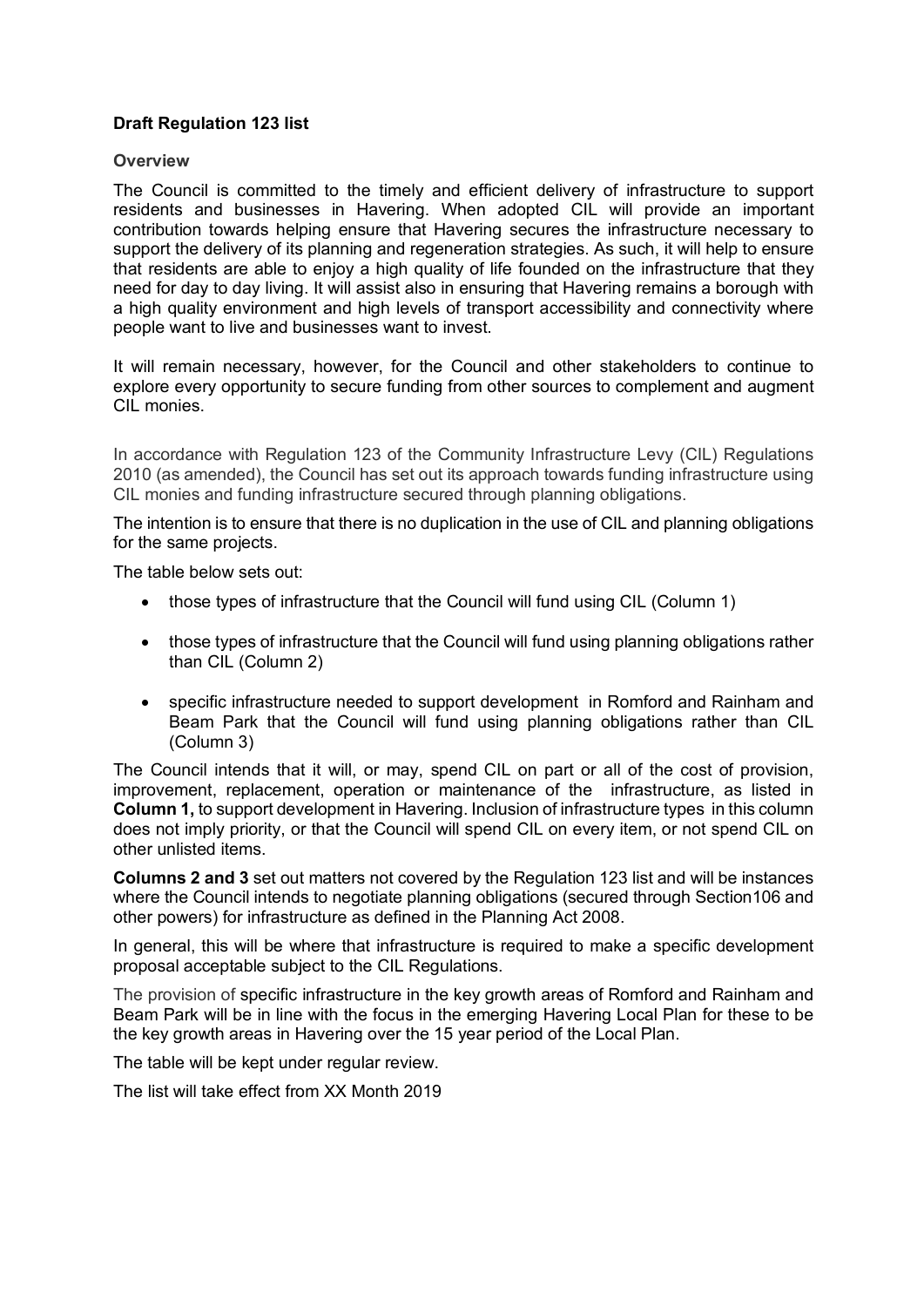# **Havering Regulation 123 list**

| <b>Type of infrastructure</b><br>across Havering which will<br>be funded by the<br><b>Community Infrastructure</b><br>Levy ('CIL') (the Regulation<br><b>123 list)</b> | <b>Matters not covered by</b><br>the Regulation 123 list<br>(which will be funded<br>through planning<br>obligations) | <b>Specific matters not</b><br>covered by the Regulation<br><b>123 list for infrastructure</b><br>needed to support<br>development in Romford<br>and Rainham and Beam<br>Park to be funded through<br>planning obligations) |
|------------------------------------------------------------------------------------------------------------------------------------------------------------------------|-----------------------------------------------------------------------------------------------------------------------|-----------------------------------------------------------------------------------------------------------------------------------------------------------------------------------------------------------------------------|
| <b>Libraries</b><br><b>Sport and leisure</b><br><b>Emergency services</b><br><b>Cultural facilities</b><br><b>Green infrastructure</b>                                 |                                                                                                                       |                                                                                                                                                                                                                             |
| <b>Education</b>                                                                                                                                                       | <b>None</b>                                                                                                           | <b>Primary School at Bridge</b><br><b>Close</b><br><b>Primary school within</b><br><b>Rainham and Beam Park</b><br><b>Housing Zone</b>                                                                                      |
|                                                                                                                                                                        | <b>Transport</b><br>infrastructure<br>necessary to support<br>new development                                         | <b>Beam Park station</b><br>Rainham Creek bus /<br>walking / cycling bridge                                                                                                                                                 |
| <b>Public realm (including built</b><br>environment and<br>streetscene)                                                                                                | <b>Public art</b>                                                                                                     | <b>Romford Town Centre</b><br><b>Public Realm Masterplan</b><br><b>Beam Parkway - Improved</b><br>connectivity along the<br>A1306 and within London<br><b>Riverside</b>                                                     |
| <b>Health and well-being</b>                                                                                                                                           | <b>None</b>                                                                                                           | <b>Community care hub in</b><br><b>Romford</b><br><b>Primary care facility in</b><br><b>Rainham Beam Park</b><br>Rainham primary care<br>facility                                                                           |